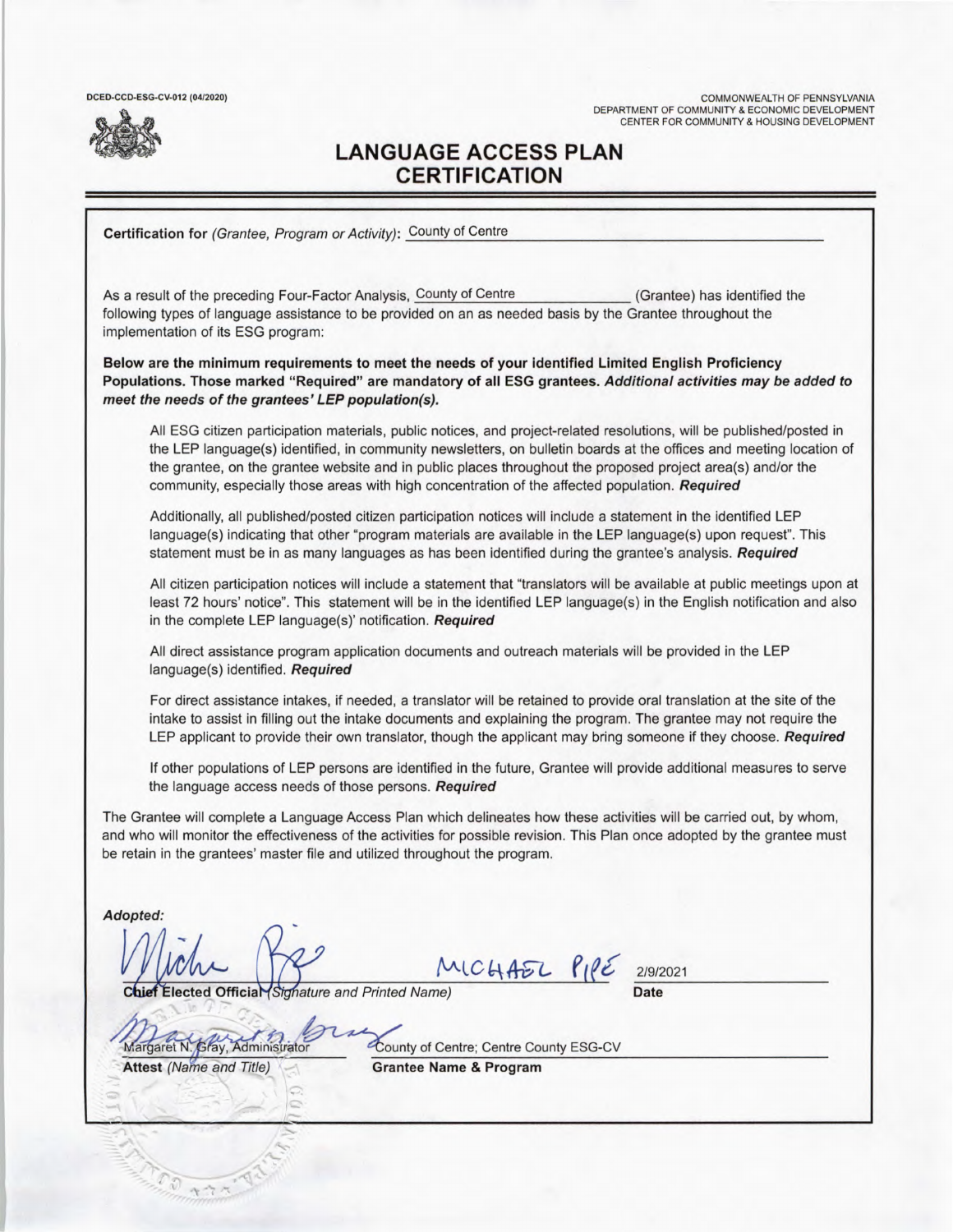#### **Amendment to the Citizen's Participation Plan for Centre County**

#### **Department of Community & Economic Development (DCED) Emergency Solutions Grant - Coronavirus Funds (ESG-CV)**

- 1. The Coronavirus Aid, Relief, and Economic Security Act (CARES Act) passed by the U.S. Congress and signed into law by the President on March 27, 2020, provides for a waiver of the public participation process that DCED has extended to applicants of ESG-CV round 2.
- 2. Amendments to the Citizen's Participation Plan for Centre County to enable expending of funds to prevent, prepare for, and respond to the coronavirus (COVID-19) shall be as follows:
	- a. Centre County Government will demonstrate public participation by announcing their activities and the amount they will be requesting electronically, on their website and internet-based communication platforms maintained by the County of Centre, such as Facebook and Twitter.
	- b. Notice will be posted no less than 5 days before having the Board of Commissioners approve the County's application. The notice shall include when the local governing body will be acting on the application and provide the directions for citizen comment (mail, email).

Approved at the regularly scheduled meeting of the Centre County Commissioners held this  $9<sup>th</sup>$  day of February 202 1.

> COUNTY OF CENTRE, PENNSYLVANIA CENTRE COUNTY BOARD OF COMMISSIONERS

Mic'h'ael Pipe, Chair  $1 \wedge$   $\wedge$   $\wedge$   $\wedge$ 

Mark Higgins, Vice-Chair

Steven G. Dershem

ATTEST: N. Gray, Administrator

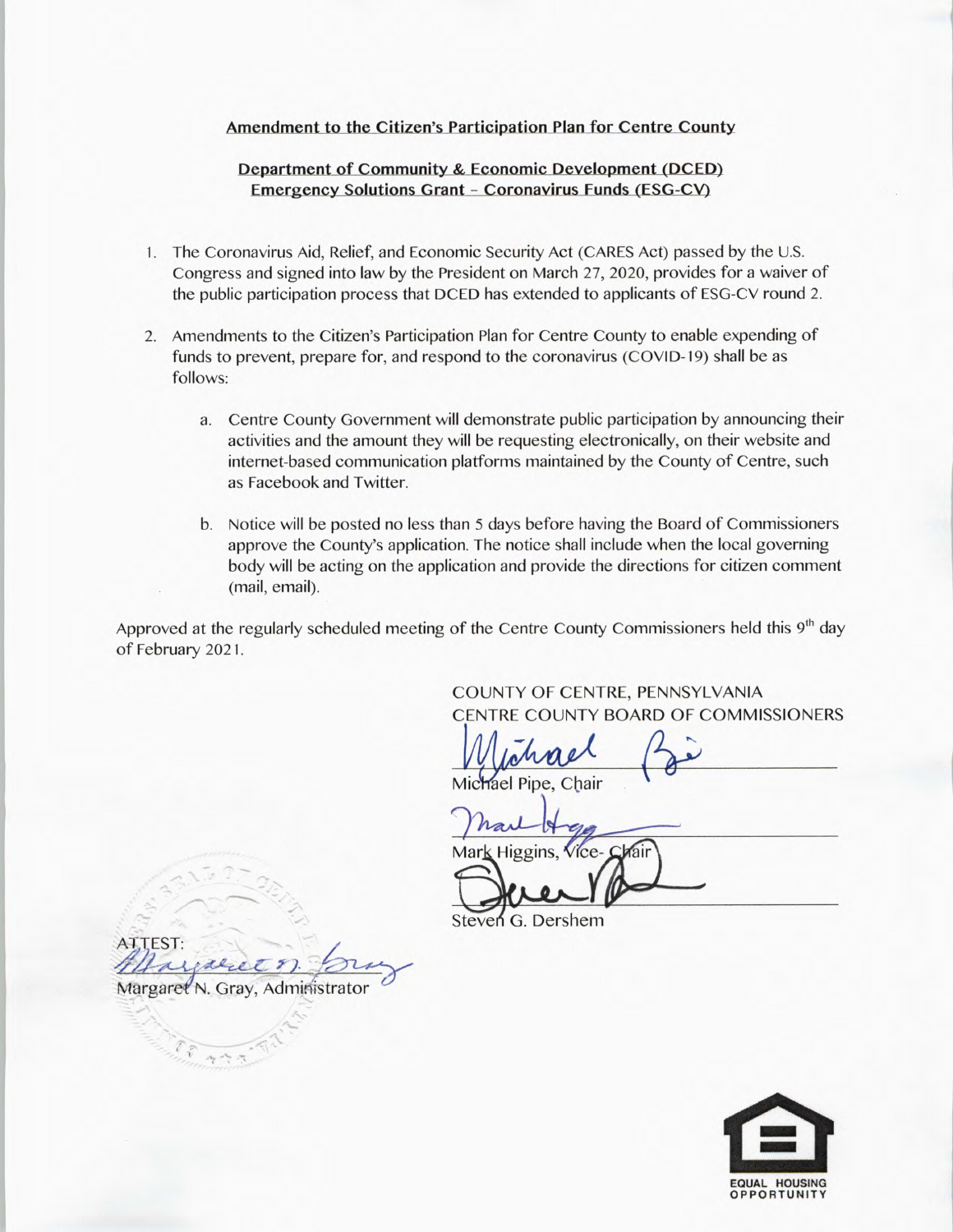## BOARD OF COUNTY COMMISSIONERS COUNTY OF CENTRE COMMONWEALTH OF PENNSYLVANIA

### **RESOLUTION 3 OF 2021**

## A RESOLUTION BY THE BOARD OF COMMISSIONERS OF CENTRE COUNTY, PENNSYLVANIA, AUTHORIZING THE FILING OF A PROPOSAL FOR FUNDS WITH THE DEPARTMENT OF COMMUNITY AND ECONOMIC DEVELOPMENT, COMMONWEALTH OF PENNSYLVANIA.

**WHEREAS,** the Homeless Emergency Assistance and Rapid Transition to Housing Act of 2009 (HEARTH) enacted into law on May 20, 2009, authorized the Emergency Solutions Grant (ESG) Program; and

**WHEREAS,** the Commonwealth of Pennsylvania through the Department of Community and Economic Development (DCED) has received ESG program funds and is making these funds available to units of local governments for eligible homeless services; and

**WHEREAS,** the County of Centre desires to submit an application to DCED for ESG Program funds to provide homeless services or on behalf of other entities to provide homeless services.

**NOW. THERE FORE BE IT RESOVED AND IT IS HERE BY RESOLVED BY** the Board of Commissioners of Centre County that:

- 1. The proposed project(s) Centre County ESG-CV to be funded by a grant from the Pennsylvania ESG Program meet the ESG interim rule requirements at §24 CFR 576 are eligible and approved.
- 2. The Office of Adult Services on behalf of the County of Centre is authorized and directed to execute an ESG Program application in the amount of \$182,739.76 to the PA Department of Community and Economic Development.
- 3. The County of Centre will assume the responsibility for securing the required matching amount of project funds or request a waiver of match funds to DCED.
- 4. The (County) will reimburse the commonwealth for any expenditure found to be ineligible.